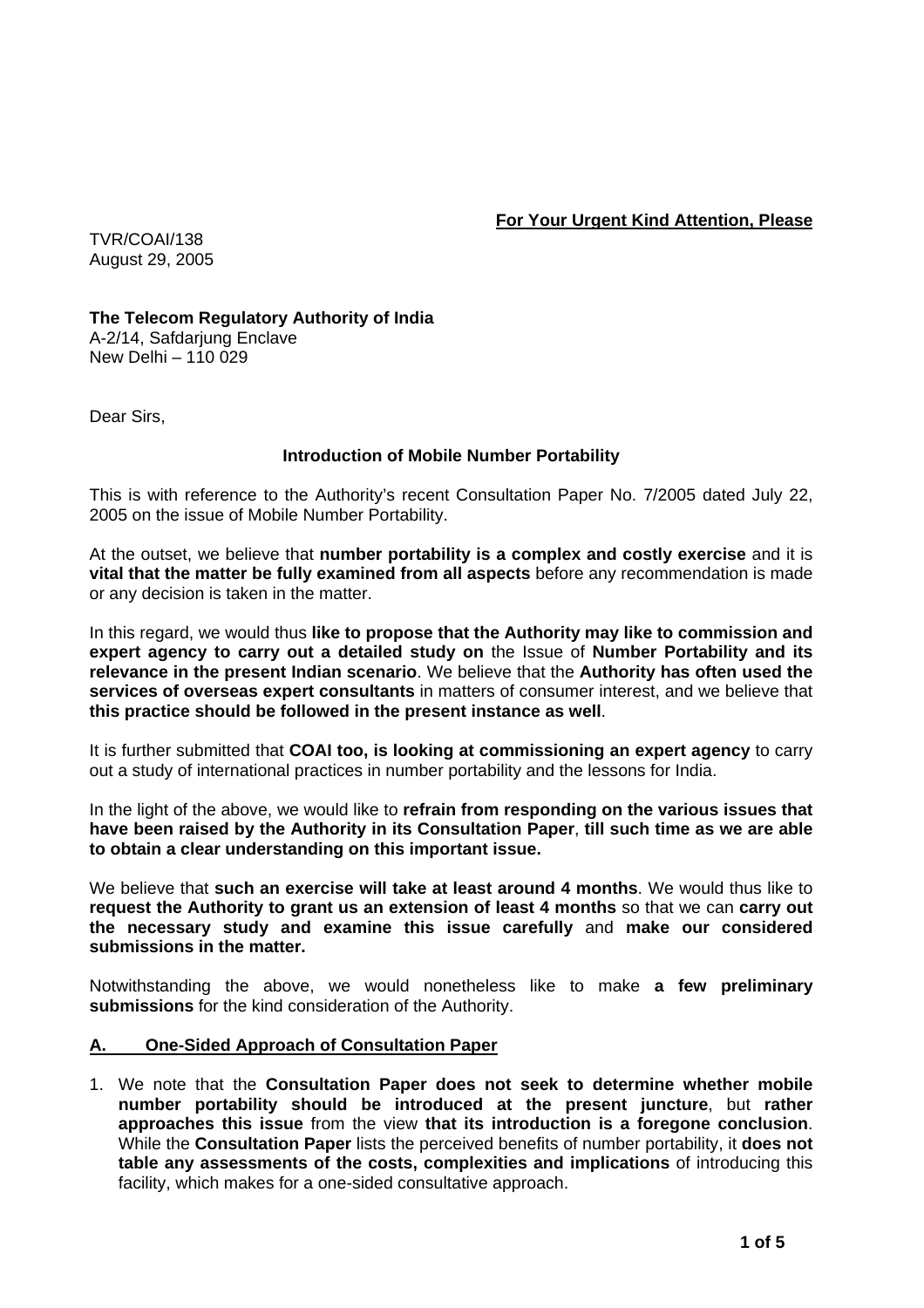- 2. We believe that the **consultation process must include an evaluation of the costs, impact and implications vis-à-vis the benefits of introducing this facility** in order to conclude on the desirability of introducing MNP at the present juncture.
- 3. In this regard, we would like submit the following for the kind consideration of the Authority:
	- a. Despite the **cost structure of the Indian telecom** sector being **amongst the highest in the world**, we are **offering the lowest mobile tariffs** to our consumers.
	- b. The **commendable growth** of the industry in recent years can be **attributed primarily to** the **ever increasing affordability** of service that we are offering to the price sensitive Indian consumers.
	- **c. Given the efforts of the industry to reduce the cost structure**, we believe that **introduction of number portability at this stage** would be an **undesirable step** as it would **entail substantial investments** in setting up the systems and databases for number portability. This would **add significantly to the costs** of operators **and consequently the end-user tariffs.**
	- **d.** It has been estimated that mobile number portability will add to infrastructure costs significantly. We believe that the **costs of introduction of MNP would be at least around a few thousand crores.**
	- e. **In an environment where the service providers are making all efforts to further improve affordability** of service in order to reach out to the marginal and low end users, **such a step which takes mobile tariffs in the upward direction is undesirable** and would **have an adverse impact on the growth of tele density** in India.
	- **f.** It may also be submitted that **most regimes introduce number portability** with the **objective of promoting competition**. It is submitted that **India,** which has between six to eight mobile operators in every service area, **already has an intensely competitive environment** featuring the world's lowest tariffs and **does not need mobile number portability to promote competition.**
	- g. We sincerely believe that the **efforts of all stakeholders should be focused on** more important issues such as **reducing costs and improving the ability of operators to expand the coverage and reach of their service** to more and more consumers in order to **achieve the Government's target of 250 million subscribers by 2007.**
	- h. Lastly, we would like to submit that **in respect of any facility that is proposed to be introduced in consumer interest**, the **Authority must balance the advantages that the facility will bring vis-à-vis the cost burden that it will entail**. We believe that **if mobile number portability is assessed on these parameters**, it will be e**vident that introduction of this facility is not desirable at this stage** of telecom development of the country **as the potential costs of the same far outweigh the perceived benefits**. Most importantly, it is a consumer-unfriendly proposal as it would actually increase the end-user prices.

### **B. Why Only Mobile Number Portability**

1. Further, we note with extreme concern that **despite recording that 89% of the fixed line subscribers are with the incumbent operator** the **Consultation Paper has discarded the option of introducing fixed number portability** on the grounds that "for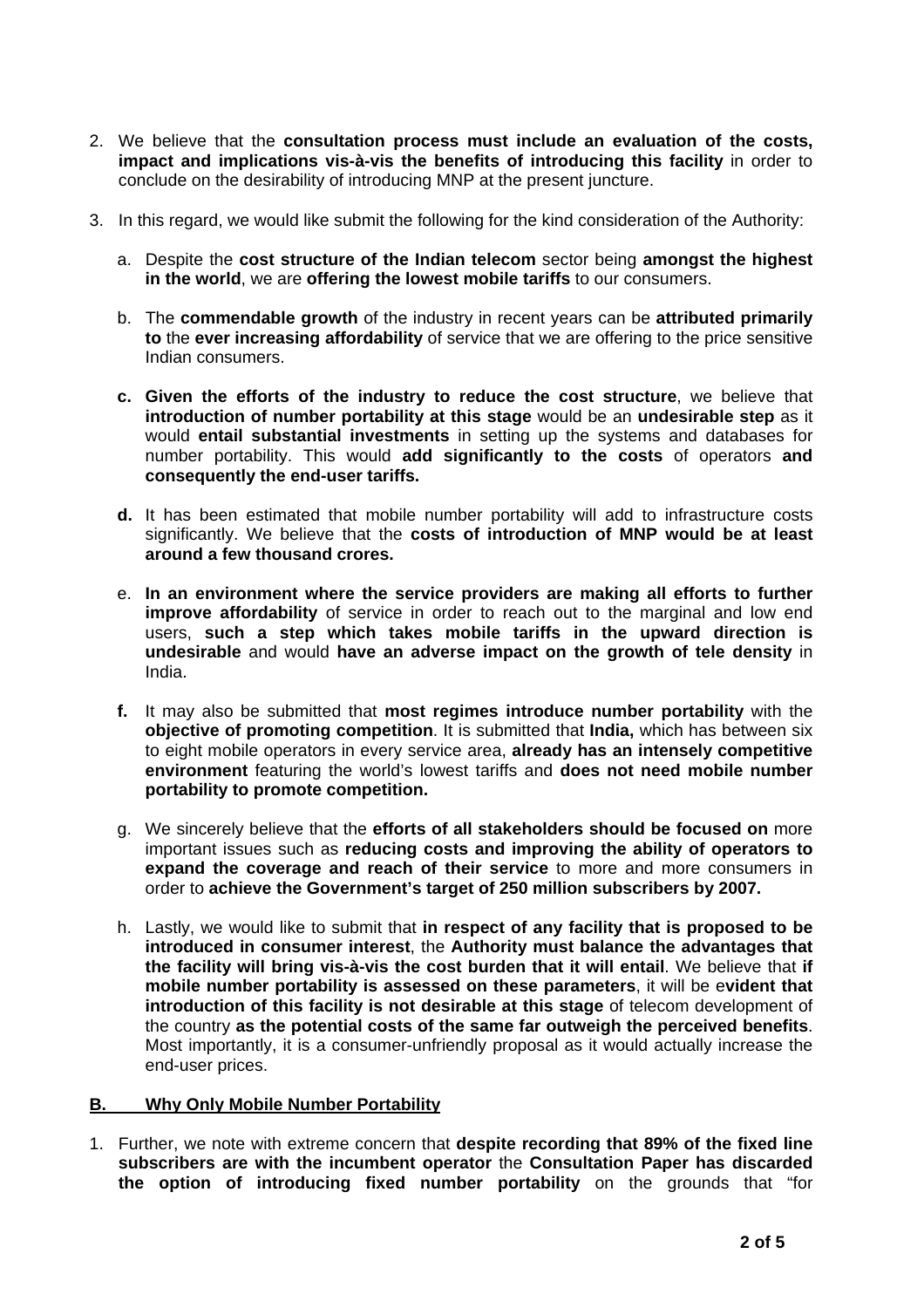implementation of fixed number portability, the status of fixed networks needs detailed consideration and its suitability for the implementation of FNP will also need to be examined in detail."

- 2. It is thus apprehended that **introduction of mobile number portability is being considered**, **not because it is necessary**, **but merely because, it is easier to implement/introduce**.
- 3. This approach **is also contrary to the international practices tabled** in the Consultation Paper. **Of the 8 country examples** cited in the Paper, 6 **countries introduced fixed number portability 3-5 years before introducing mobile number portability**, one country (Netherlands) introduced both simultaneously.
- **4. Some of the countries that introduced Fixed number portability before MNP include Hong Kong, US, UK, Finland, Australia, Germany, France, Austria, Denmark, Belgium, and Spain.**
- **5.** We believe that **if at all number portability is 'needed' in the Indian market, it is in the fixed service sector,** where **even after 10 years of privatization, 89% of the subscribers are still with the incumbent operator.**

## **C. International Practices**

- 1. We note that the **Consultation Paper has tabled instances of several regimes that have introduced number portability**. However the **details given in this regard are** at best **sketchy** and **do not give adequate information** about a number of factors that may need to be considered before considering introduction of this facility in the India context.
- 2. For example, we verily believe that :
	- a. In **Netherlands,** the introduction of **porting has generally been regarded as unsuccessful**. In fact, we believe that **although churn is high at around 35-40%** p.a. **only 5% of customers** who change networks **actually choose to port their number** when churning.

Also that **in Netherlands, number portability was introduced when there were only two operators** in the market and was **essentially used as a tool to facilitate competition** especially for the new entrants. Thus, it cannot be conclusively inferred that the increase in tele density was due to introduction of number portability. In fact it is more likely that the increased tele density was a result of the increased competition created by the new entrants.

It may also be noted that Netherlands introduced complete number portability, fixed, mobile & geographic.

- b. In the **United Kingdom**, we believe that **although porting has been available since 1999, only 3% subscribers have ported their numbers**. One reason for this is believed to be the **very high porting charges** which in case of one operator, **was as much as £30**.
- c. In **USA,** the **decision to introduce number portability was taken in 1996**. That in 1998, the FCC determined what types of costs companies would be allowed to recover through separate charges for offering this facility. That FCC permitted that this charge could be recovered by the service providers for a period of 5 years from all customers wherever this facility was available.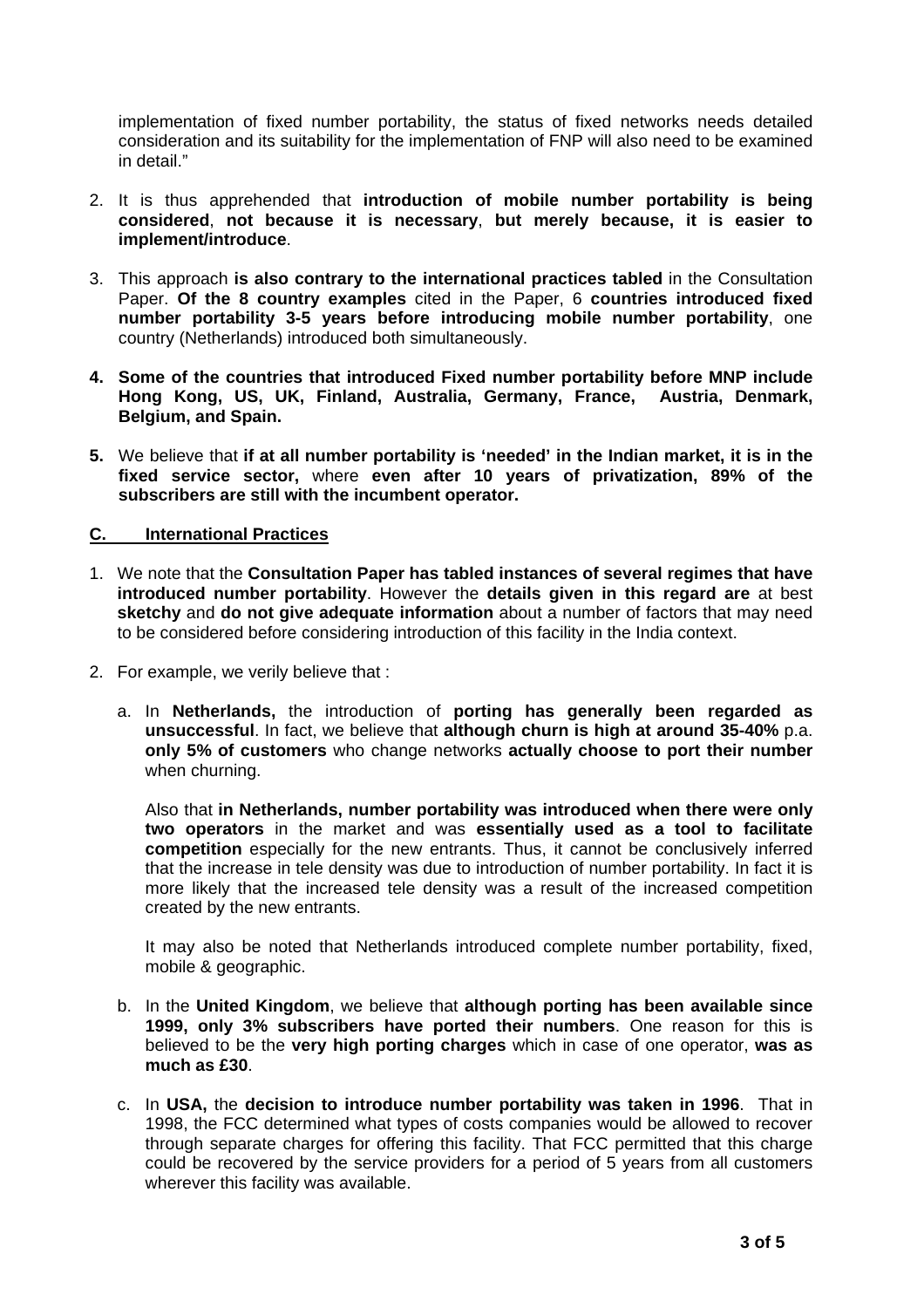**Fixed Number Portability was introduced in 1998 and Mobile porting was introduced only in November 2003.** We believe that despite more than eighteen months after its introduction, mobile number portability has been more of a lumbering elephant and less of a roaring lion. **Mobile porting has not picked up** as was expected by the industry and **only a minority of the churn is opting to port their numbers**. It is also pertinent to note that in the US, **most of the porting happened from Fixed- to-Mobile**. Therefore if only Mobile Number portability is considered in isolation, the percentage of churn opting for porting would be significantly lower.

- 3. It may also be noted that **all the examples given in the Consultation Paper are of highly developed and mature telecom markets with high tele density**. It may be noted that **UK introduced number portability when its tele density was 45%, Germany at 72%, France at 70%, USA at 55%, Hong Kong at 64%**.
- **4. India on the other hand is still a developing telecom market** with a tele density of barely 11 and **with completely different priorities**. In fact the **most important objective** before the country is **to rapidly increase tele density especially in rural and remote areas** as is evident from the Government's target to reach 250 million subscribers by 2007. Under these circumstances, the fundamental question that must first be answered is - **does India need number portability now?**
- 5. That an **assessment of the success of number portability in various countries** reveals that **this facility has been most successful in regimes with over 100% tele density** (Denmark, Netherlands, Finland, Hong Kong) and that many of the country examples cited by the Authority have the worst practices in number portability (France Germany, Switzerland, Netherlands, UK, etc) as even after 2-6 years of number portability, the number of ported numbers in these countries is less than 6%.
- **6.** It is thus our **humble submission that the issue of introduction of number portability should depend on the country's market environment, telecom objectives and telecom priorities.**

### **Our Submissions**

- **1.** We thus believe that any **consultation on the issue of number portability should inter alia deal with the following fundamental issues :** 
	- i. **Should number portability at all be introduced in India at this stage**?
	- ii. **Should fixed number portability be introduced before mobile number portability**? This appears to be the practice is almost all other countries. Why should India deviate from international practice, especially when the 'need' for number portability is far higher in the fixed service segment?
	- iii. **What are the costs associated with introducing this facility**. **Who bears the initial costs? What is the impact of these costs on the tariffs for end-users?**
	- **iv. How successful has number portability been** in the **regimes where it has been introduced?**
- **2.** As mentioned above, **to answer the above issues in a holistic manner we believe that it is necessary for us to undertake / commission a detailed study** on the **Issue of number Portability and its relevance in the present Indian scenario.** We believe that the **Authority** has **often used the services of overseas expert consultants** in matters of consumer interest, and we believe that **this practice should be followed in the present instance as well**. We from **COAI too, are looking at commissioning an expert agency**